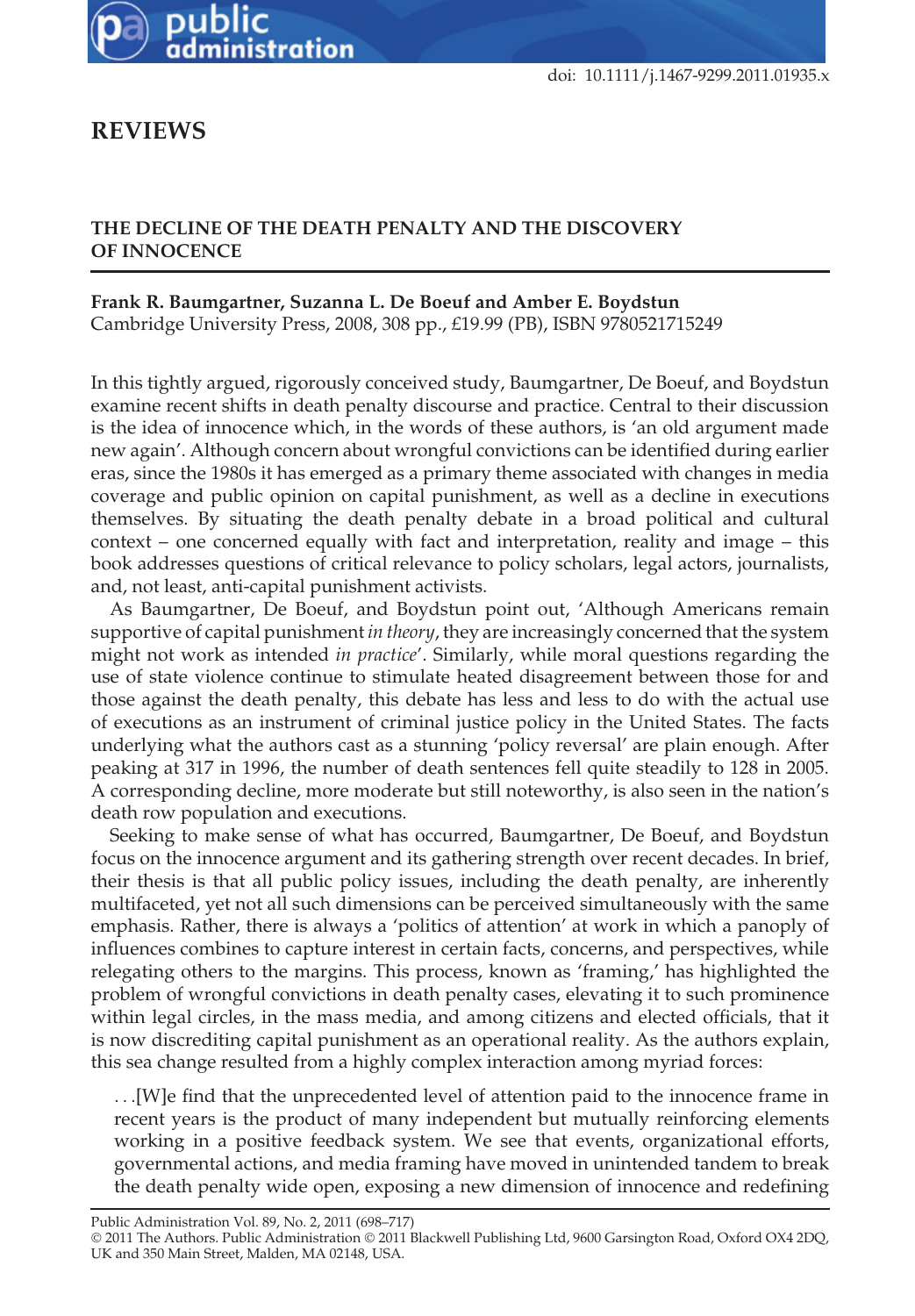the debate. We offer a broad discussion of these many moving political parts, which together explain the rise of the innocence frame. None of these events alone would have been sufficient to create the momentum that we see. Rather, in a mutually reinforcing process in which each change made subsequent changes more likely, a cascade of social change has occurred, due not to any single factor but to the combination of many. (pp. 49–50)

Certainly one of this book's most significant contributions is its sophisticated methodology for documenting the ascendance of the innocence frame. Exploring the components of *salience*, *resonance*, and *persistence*, the authors undertake a modified form of factor analysis to trace the rise and fall of 'clusters of arguments' about the death penalty within a large database of newspaper stories. This approach allows them not only to observe the growing centrality of the innocence theme, but also the 'piggybacking' of other arguments, like racial injustice and inadequate legal representation, onto the dominant frame due to the compatibility of their messages. All in all, it's a model of scrupulous data analysis and presentation that should provide inspiration for many dissertation writers down the road who are interested in applying these same techniques to other issues.

While this book satisfies on many levels, there are a few gaps. Despite their strongly theoretical intent, the authors do not provide a sufficiently encompassing review of literature relevant to their project. This is so not only with regard to the multidisciplinary body of research on framing, but also the general topics of problem definition and agenda setting. As early as the 1980s, for example, Fay Lomax Cook was writing about a 'convergent voice' model of agenda access that foreshadows, in an interesting intellectual way, this current consideration of synergistic societal factors reshaping public debate on capital punishment.

One also detects a certain imprecision in use of the term 'public policy' within this work. Whereas the authors claim to be addressing the question of 'policy change,' their chief object of scrutiny is not legislative or even judicial action on the death penalty – and the extent to which policy makers in these institutional venues have been driven by, or have resisted, the innocence movement – but rather application of the death sentence. While it may be true, as Baumgartner, De Boeuf, and Boydstun state, that 'death sentences are a very important indicator of public policy', they are not that policy itself. More than anything else, this is a study of the changing implementation of the death penalty as public policy. It's a distinction worth making, lest the fascinating observations of this work regarding the impact of cultural beliefs on the process of policy implementation be obscured.

A substantial part of the last section of this book is devoted to demonstrating a determinative relationship between crime rates and media coverage of the death penalty, on the one hand, and public opinion shifts, on the other. Further, the authors put forward in quite precise terms the impact of small changes in public opinion upon the yearly number of death sentences in the country. Readers are likely to differ in their appraisal of such attempts to bag the elusive quarry of causation using aggregate quantitative data analysis within such an open field of events. Indeed, in several places, it is the authors themselves who underscore the reciprocal, spontaneous character of the dynamic they describe: 'In fact, it is virtually impossible to isolate the precise causes of the redefinition of the death penalty, or any redefinition for that matter*...* . So we can understand the process [of changing application of the death penalty] without understanding each of the individual factors that led to it. In fact, their interaction and mutual reinforcement is more